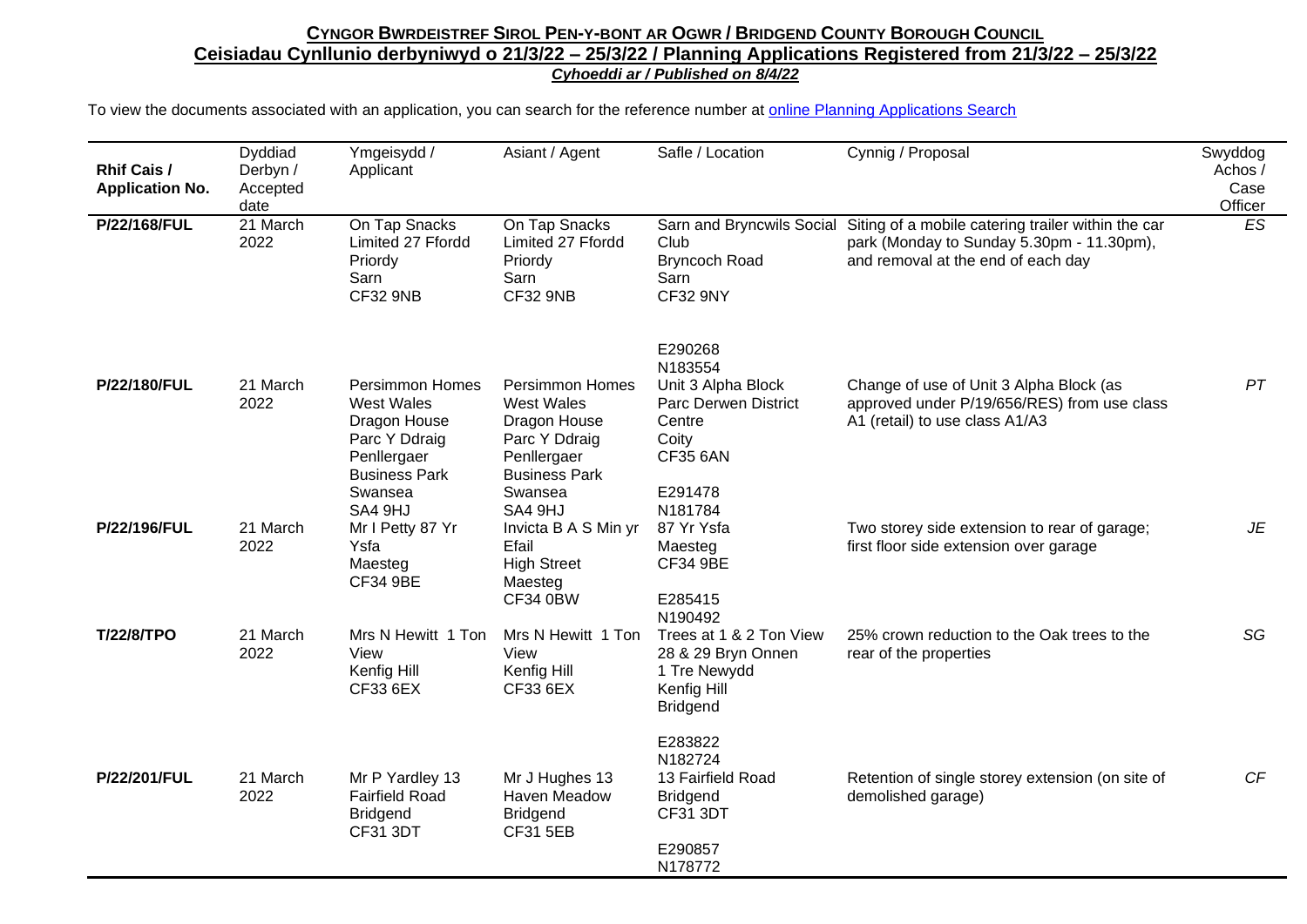| <b>Rhif Cais /</b><br><b>Application No.</b> | Dyddiad<br>Derbyn /<br>Accepted<br>date | Ymgeisydd /<br>Applicant                                                                          | Asiant / Agent                                                                                    | Safle / Location                                                                                        | Cynnig / Proposal                                                                                                                                                                                                      | Swyddog<br>Achos /<br>Case<br>Officer |
|----------------------------------------------|-----------------------------------------|---------------------------------------------------------------------------------------------------|---------------------------------------------------------------------------------------------------|---------------------------------------------------------------------------------------------------------|------------------------------------------------------------------------------------------------------------------------------------------------------------------------------------------------------------------------|---------------------------------------|
| <b>P/22/172/FUL</b>                          | 22 March<br>2022                        | Mr W Jenkins<br><b>Claypits House</b><br><b>Ewenny Road</b><br><b>Bridgend</b><br><b>CF35 5AP</b> | Mr W Jenkins<br><b>Claypits House</b><br><b>Ewenny Road</b><br><b>Bridgend</b><br><b>CF35 5AP</b> | <b>Claypits House</b><br><b>Ewenny Road</b><br><b>Bridgend</b><br><b>CF35 5AP</b><br>E290370<br>N177829 | Convert pottery workshop/showroom/kiln to<br>ancillary residential accommodation to<br>adjoining dwelling; new window opening &<br>patio door to front elevation; renew windows &<br>doors; re-roof in slate and tile  | ES                                    |
| P/22/184/RLX                                 | 23 March<br>2022                        | PPD Group Ltd<br>Hen Catref<br><b>Troes Road</b><br>Coychurch<br><b>CF35 5EW</b>                  | <b>Amity Planning</b><br>Suite 212<br><b>Creative Quarter</b><br>Cardiff<br><b>CF10 1AF</b>       | Land between Pyle Road<br>& Fulmar Road<br>Porthcawl<br><b>CF36 3TA</b><br>E281957<br>N178135           | Variation of condition 1 (minor adjustments to<br>approved plan); removal of conditions 4<br>(Community Route), 5 (stopping up), 6<br>(drainage), 7 (infiltration testing) & 8 (boundary<br>treatment) of P/19/371/FUL | <b>ALR</b>                            |
| P/22/190/FUL                                 | 23 March<br>2022                        | Mr D Wainwright 1<br>Clos Helyg<br>North Cornelly<br><b>Bridgend</b><br><b>CF33 4PY</b>           | Mr D Wainwright 1<br>Clos Helyg<br>North Cornelly<br><b>Bridgend</b><br><b>CF33 4PY</b>           | 1 Clos Helyg<br>North Cornelly<br><b>Bridgend</b><br><b>CF33 4PY</b><br>E281396<br>N182133              | Proposed installation of 8 metre length by 1<br>metre high railings to side border of garden                                                                                                                           | DN                                    |
| P/22/171/FUL                                 | 23 March<br>2022                        | Mrs C Roblin 14<br>Cwrt y Coed<br><b>Brackla</b><br><b>Bridgend</b><br><b>CF31 2ST</b>            | Mrs C Roblin 14<br>Cwrt y Coed<br><b>Brackla</b><br><b>Bridgend</b><br><b>CF31 2ST</b>            | 14 Cwrt y Coed<br><b>Brackla</b><br><b>Bridgend</b><br><b>CF31 2ST</b><br>E291830<br>N179723            | Retention of static caravan as annex to<br>dwelling                                                                                                                                                                    | <b>ALR</b>                            |
| P/22/131/FUL                                 | 23 March<br>2022                        | Mr A Richards<br><b>Tudor Lodge</b><br>Bonvilston<br>CF5 6TR                                      | Mr A Richards<br><b>Tudor Lodge</b><br>Bonvilston<br>CF5 6TR                                      | 73 Cae Gwyllt<br><b>Broadlands</b><br><b>Bridgend</b><br><b>CF31 5FF</b><br>E288723                     | Construction of replacement garden room to<br>rear garden                                                                                                                                                              | JE                                    |
| P/22/140/FUL                                 | 23 March<br>2022                        | South Wales Fire &<br><b>Rescue Service</b>                                                       | Lawray Ltd Unit 1<br>Cae Gwyrdd                                                                   | N179245<br><b>Victoria Street</b>                                                                       | Pontycymmer Fire Station Single storey extension to fire station                                                                                                                                                       | <b>ALR</b>                            |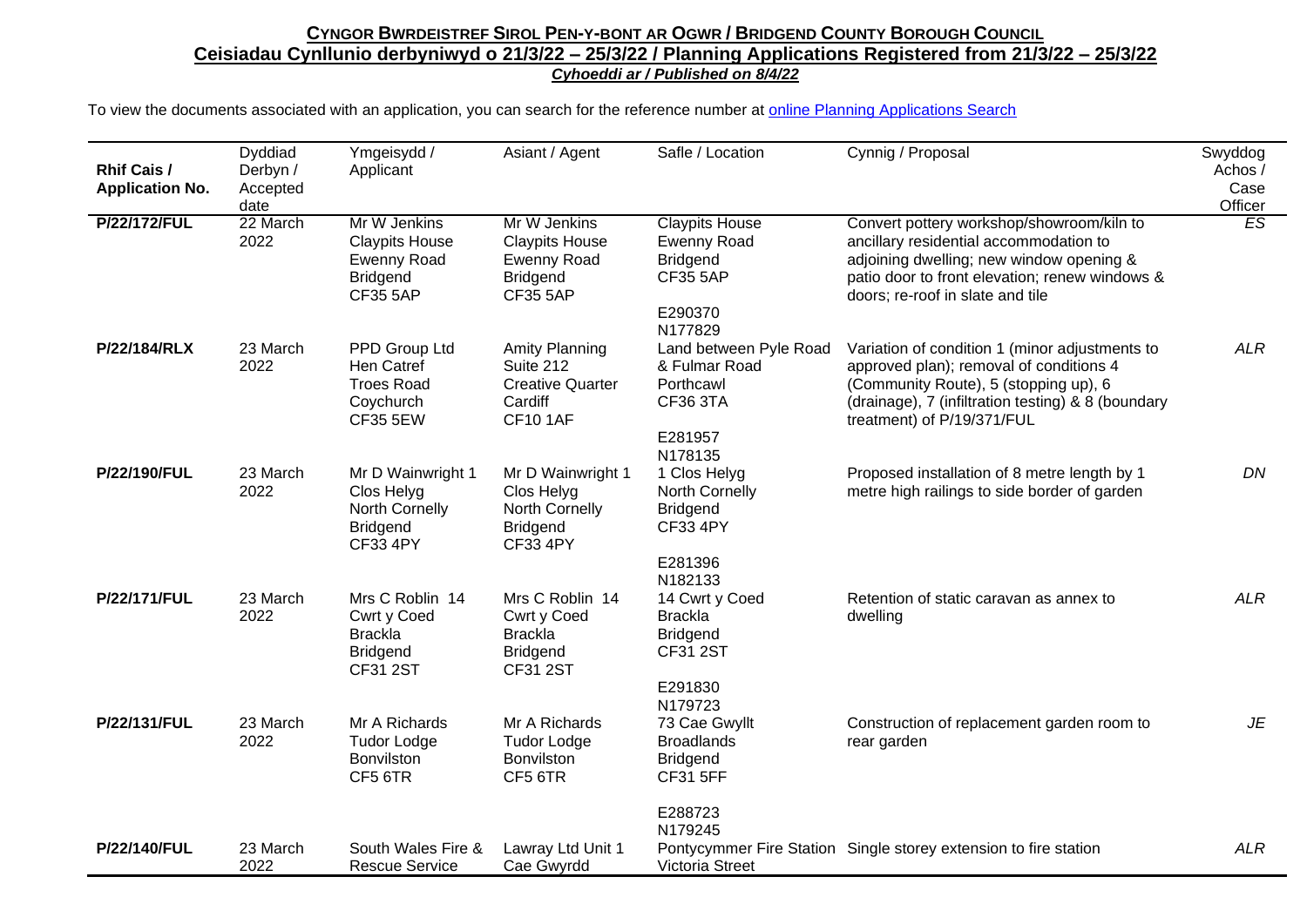| <b>Rhif Cais /</b><br><b>Application No.</b> | Dyddiad<br>Derbyn /<br>Accepted<br>date | Ymgeisydd /<br>Applicant                                                                                                       | Asiant / Agent                                                                                                                           | Safle / Location                                                                                         | Cynnig / Proposal                                                                                                                                                                                                                                                                                  | Swyddog<br>Achos /<br>Case<br>Officer |
|----------------------------------------------|-----------------------------------------|--------------------------------------------------------------------------------------------------------------------------------|------------------------------------------------------------------------------------------------------------------------------------------|----------------------------------------------------------------------------------------------------------|----------------------------------------------------------------------------------------------------------------------------------------------------------------------------------------------------------------------------------------------------------------------------------------------------|---------------------------------------|
|                                              |                                         | Unit 1<br><b>Forest View</b><br><b>Business Park</b><br>Llantrisant<br><b>CF72 8LX</b>                                         | Tongwynlais<br><b>CF157AB</b>                                                                                                            | Pontycymmer<br><b>Bridgend</b><br><b>CF32 8NW</b><br>E290393                                             |                                                                                                                                                                                                                                                                                                    |                                       |
| <b>P/22/77/FUL</b>                           | 24 March<br>2022                        | Mr C James 4<br>Godra Bryn<br>Shwt<br><b>Bridgend</b><br>CF328TU                                                               | Mr C James 4<br>Godra Bryn<br>Shwt<br><b>Bridgend</b><br><b>CF32 8TU</b>                                                                 | N191634<br>4 Godra Bryn<br>Shwt<br><b>Bridgend</b><br>CF32 8TU<br>E289591<br>N186960                     | Demolish existing bungalow and construct new<br>dormer bungalow and construct double<br>detached garage with flat to first floor                                                                                                                                                                   | <b>ALR</b>                            |
| P/22/211/FUL                                 | 24 March<br>2022                        | Bara Foods c/o<br>Simply Planning<br>214 Creative<br>Quarter<br>8a Morgan Arcade<br>Cardiff<br><b>CF10 1AF</b>                 | Simply Planning<br>214 Creative<br>Quarter<br>8a Morgan Arcade<br>Cardiff<br><b>CF10 1AF</b>                                             | <b>Bryant Centre</b><br><b>Commercial Street</b><br>Nantymoel<br><b>CF32 7RA</b><br>E293354<br>N193012   | Retention of change of use of the building from<br>a nursery (Use Class D1) to an ice cream<br>parlour (Use Class A1), change of use of the<br>land to the rear of the property to a seating<br>area and sale of food (Use Class A3), and the<br>erection of a kitchen to the rear of the property | PT                                    |
| P/22/212/DOC                                 | 25 March<br>2022                        | P & P Builders 12a<br><b>Gilchrist Thomas</b><br><b>Industrial Estate</b><br>Blaenavon<br>NP4 9RL                              | <b>Pentan Architects</b><br>22 Cathedral Road<br>Cardiff<br><b>CF11 9LJ</b>                                                              | <b>Trinity Chapel</b><br>Penybont Road<br>Pencoed<br><b>CF35 5RA</b><br>E296142<br>N181748               | Approval of details for condition 8 of<br>P/20/99/FUL                                                                                                                                                                                                                                              | <b>ALR</b>                            |
| P/22/198/DPN                                 | 25 March<br>2022                        | <b>Bridgend County</b><br>Borough Council<br><b>Civic Offices</b><br><b>Angel Street</b><br><b>Bridgend</b><br><b>CF31 4WB</b> | <b>BCBC Total</b><br><b>Facilities</b><br>Management<br><b>Ravens Court</b><br><b>Brewery Lane</b><br><b>Bridgend</b><br><b>CF31 4AP</b> | Ogmore Vale RFC<br>Pavillion<br>off Water street<br>Ogmore Vale<br><b>CF32 7AN</b><br>E293371<br>N189644 | Prior notification to demolitsh single storey<br>timber frame toilets and changing room<br>facilities block                                                                                                                                                                                        | <b>JEJ</b>                            |
| P/22/194/DOC                                 | 25 March<br>2022                        | Ms A Hughes c/o<br>Vale Consultancy                                                                                            | Vale Consultancy<br>29 Bocam Park                                                                                                        | Plot 24 Llynfi Court<br><b>Maesteg Park</b>                                                              | Approval of details for conditions 4 and 5 of<br>P/17/636/FUL                                                                                                                                                                                                                                      | HK                                    |